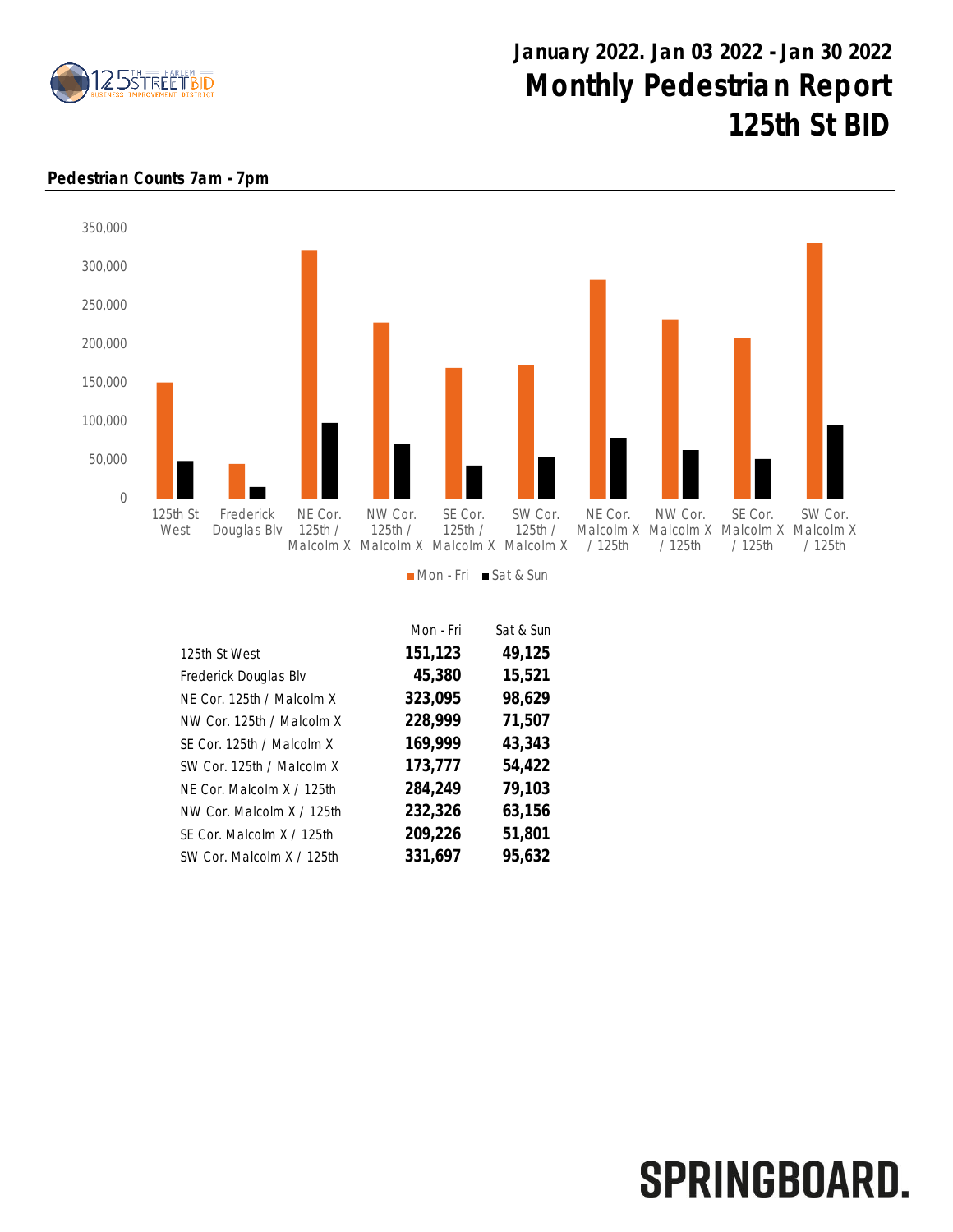

|                           | 7am-11am | 11am-2pm | 2pm-6pm | 6pm-12am |
|---------------------------|----------|----------|---------|----------|
| 125th St West             | 41,048   | 87,635   | 65,743  | 16,053   |
| Frederick Douglas Blv     | 14,099   | 24,095   | 21,259  | 3,500    |
| NE Cor. 125th / Malcolm X | 104,499  | 121,904  | 162,457 | 119,584  |
| NW Cor. 125th / Malcolm X | 59,351   | 81,589   | 131,233 | 79,361   |
| SE Cor. 125th / Malcolm X | 57,269   | 56,703   | 84,507  | 45,872   |
| SW Cor. 125th / Malcolm X | 36,578   | 102,393  | 74,583  | 36,880   |
| NE Cor. Malcolm X / 125th | 75,617   | 100,412  | 153,187 | 150,724  |
| NW Cor. Malcolm X / 125th | 67,180   | 79,718   | 123,201 | 83,607   |
| SE Cor. Malcolm X / 125th | 69,397   | 62,475   | 110,863 | 65,462   |
| SW Cor. Malcolm X / 125th | 117,654  | 151,055  | 137,036 | 64,689   |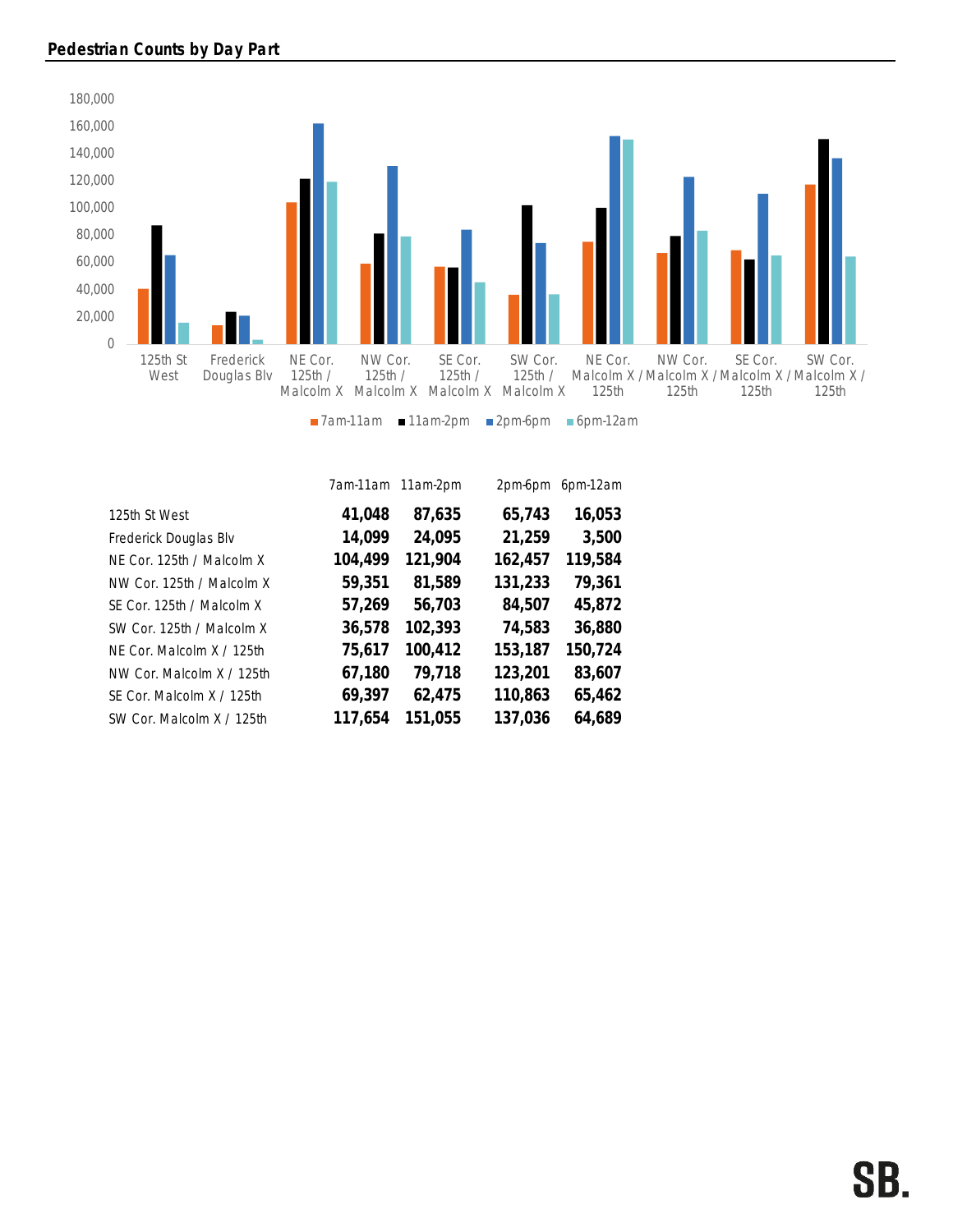

|       | 125th St<br>West | Frederick<br>Douglas<br>Blv | NE Cor.<br>125th/<br>Malcolm X Malcolm X | NW Cor.<br>125th / | SE Cor.<br>125th /<br>Malcolm X Malcolm X | SW Cor.<br>125th/ | NE Cor.<br>Malcolm X<br>/ 125th | NW Cor.<br>Malcolm X<br>/ 125th | SE Cor.<br>X / 125th | SW Cor.<br>Malcolm Malcolm X<br>/ 125th |
|-------|------------------|-----------------------------|------------------------------------------|--------------------|-------------------------------------------|-------------------|---------------------------------|---------------------------------|----------------------|-----------------------------------------|
| 0:00  | 61               | 15                          | 1,501                                    | 394                | 243                                       | 136               | 2,365                           | 430                             | 445                  | 374                                     |
| 1:00  | 37               | 8                           | 1,124                                    | 235                | 165                                       | 85                | 2,009                           | 277                             | 309                  | 303                                     |
| 2:00  | 34               | 13                          | 928                                      | 159                | 150                                       | 74                | 1,678                           | 153                             | 240                  | 280                                     |
| 3:00  | 23               | 6                           | 795                                      | 150                | 145                                       | 72                | 1,860                           | 135                             | 208                  | 233                                     |
| 4:00  | 24               | 6                           | 717                                      | 104                | 193                                       | 70                | 1,991                           | 136                             | 224                  | 222                                     |
| 5:00  | 46               | 8                           | 747                                      | 190                | 426                                       | 88                | 2,296                           | 190                             | 381                  | 403                                     |
| 6:00  | 148              | 36                          | 1,299                                    | 657                | 733                                       | 210               | 2,337                           | 734                             | 795                  | 767                                     |
| 7:00  | 753              | 226                         | 2,280                                    | 1,505              | 1,670                                     | 576               | 2,488                           | 1,559                           | 2,281                | 2,703                                   |
| 8:00  | 915              | 306                         | 3,765                                    | 2,097              | 2,065                                     | 825               | 2,587                           | 2,502                           | 2,604                | 3,522                                   |
| 9:00  | 1,659            | 597                         | 3,843                                    | 2,232              | 2,211                                     | 1,551             | 3,041                           | 2,709                           | 2,620                | 4,812                                   |
| 10:00 | 2,538            | 885                         | 5,040                                    | 2,644              | 2,235                                     | 2,273             | 2,686                           | 2,828                           | 2,409                | 5,770                                   |
| 11:00 | 3,259            | 1,022                       | 6,347                                    | 3,324              | 2,632                                     | 3,406             | 3,059                           | 3,362                           | 2,567                | 6,350                                   |
| 12:00 | 4,220            | 1,124                       | 5,857                                    | 3,825              | 2,824                                     | 4,875             | 4,803                           | 3,756                           | 2,830                | 6,875                                   |
| 13:00 | 5,040            | 1,297                       | 5,211                                    | 4,506              | 2,644                                     | 6,347             | 6,483                           | 4,271                           | 3,528                | 8,355                                   |
| 14:00 | 2,535            | 962                         | 6,288                                    | 4,667              | 2,771                                     | 2,529             | 6,208                           | 4,105                           | 4,316                | 5,877                                   |
| 15:00 | 2,699            | 891                         | 6,693                                    | 5,128              | 3,416                                     | 2,797             | 5,703                           | 4,612                           | 4,781                | 5,067                                   |
| 16:00 | 2,720            | 787                         | 5,426                                    | 4,607              | 3,325                                     | 2,814             | 4,839                           | 4,688                           | 3,614                | 4,715                                   |
| 17:00 | 1,438            | 397                         | 4,801                                    | 4,345              | 2,560                                     | 2,515             | 5,134                           | 4,195                           | 3,126                | 3,918                                   |
| 18:00 | 832              | 207                         | 4,695                                    | 4,048              | 2,123                                     | 2,092             | 4,877                           | 3,626                           | 2,613                | 3,083                                   |
| 19:00 | 616              | 108                         | 3,627                                    | 3,040              | 1,612                                     | 1,459             | 4,358                           | 3,091                           | 2,206                | 2,296                                   |
| 20:00 | 363              | 69                          | 2,782                                    | 1,843              | 1,134                                     | 822               | 3,737                           | 2,147                           | 1,718                | 1,615                                   |
| 21:00 | 213              | 53                          | 2,409                                    | 1,040              | 782                                       | 451               | 3,242                           | 1,459                           | 1,192                | 1,119                                   |
| 22:00 | 157              | 41                          | 1,933                                    | 820                | 539                                       | 265               | 2,929                           | 1,020                           | 989                  | 707                                     |
| 23:00 | 112              | 23                          | 1,638                                    | 546                | 362                                       | 178               | 2,390                           | 600                             | 634                  | 421                                     |